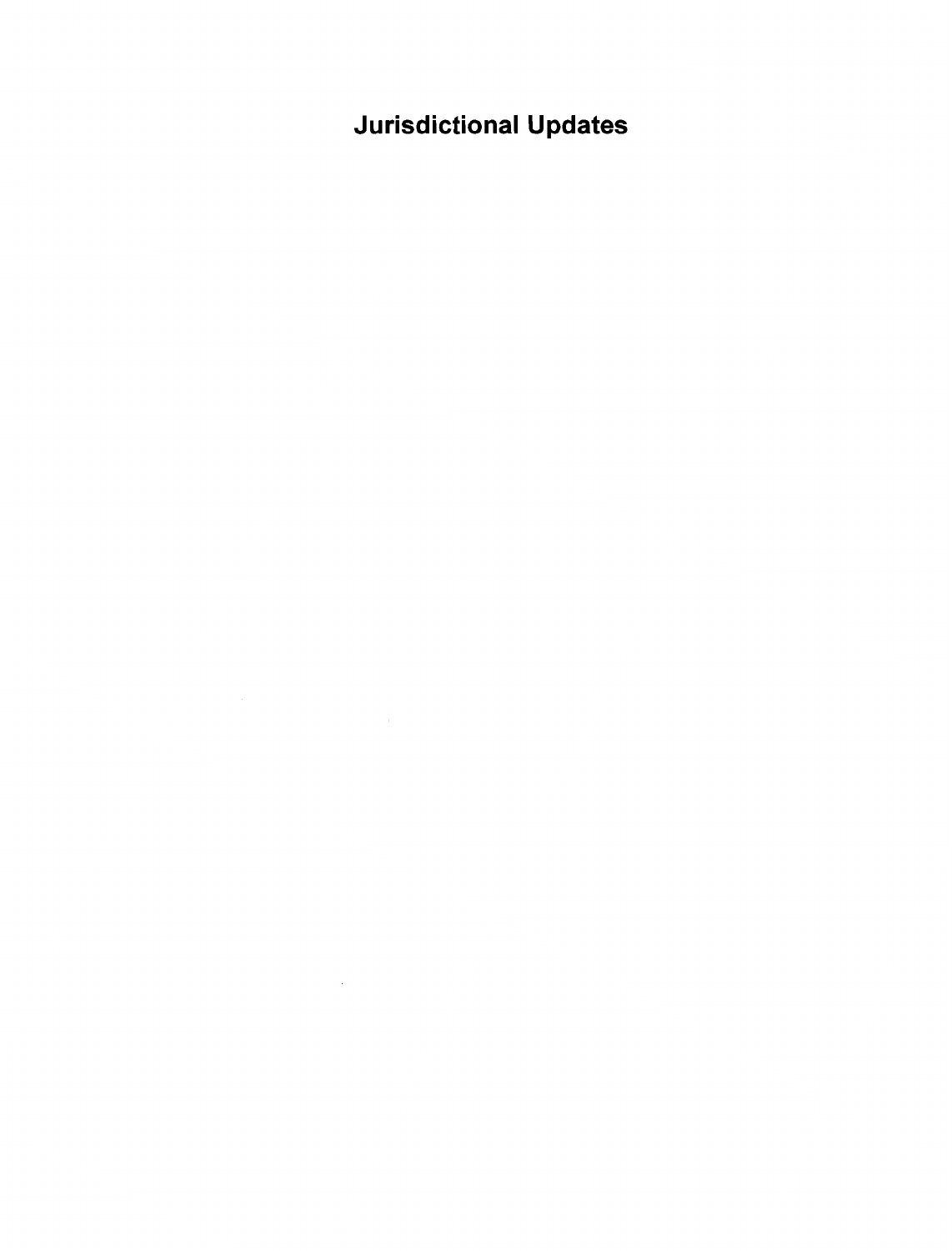**Town of Marana** 

 $\overline{\phantom{a}}$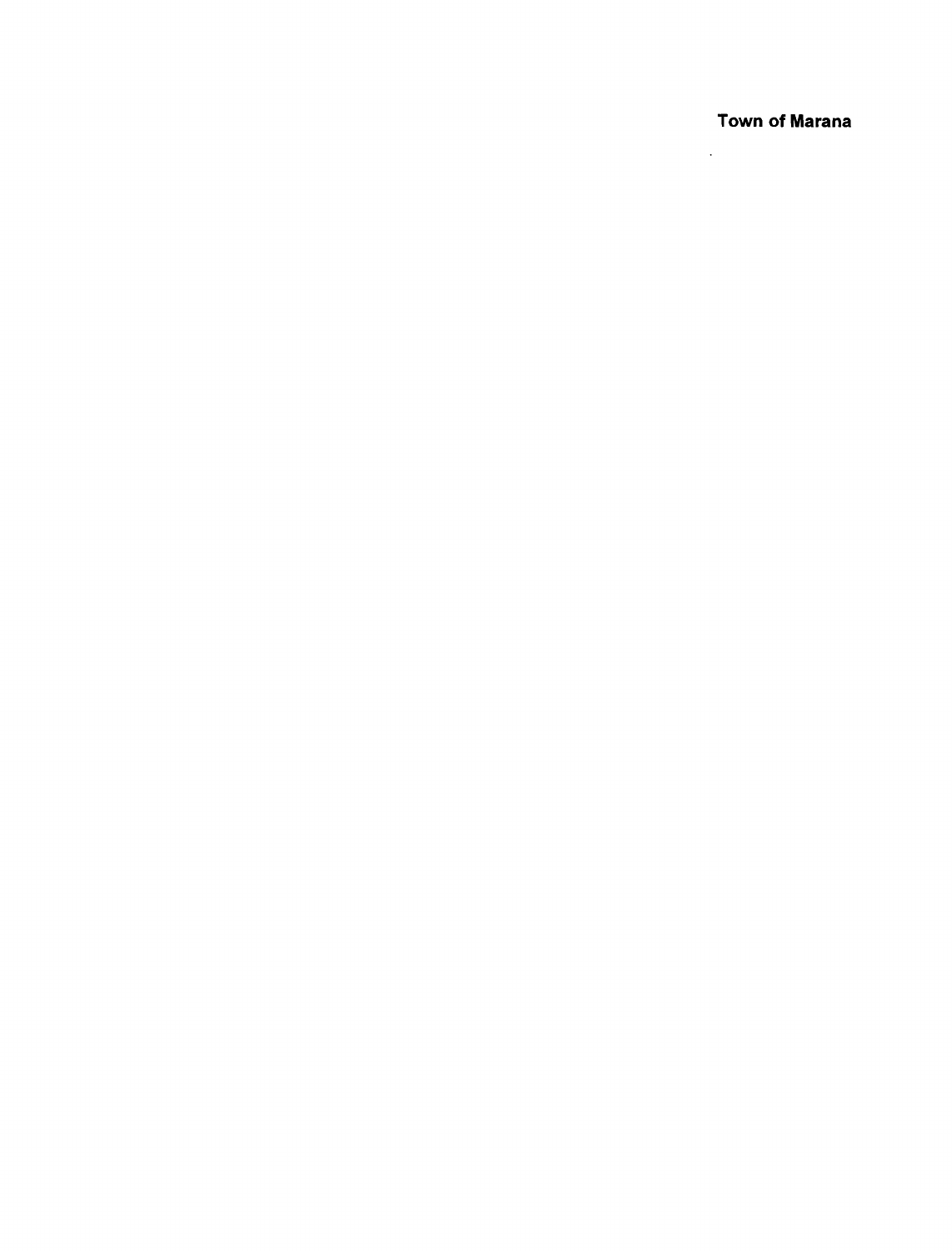

## Crossroads at Silverbell Park Bond No. PRP.44 - \$500,000

**Project Summary** - The newly named Crossroads at Silverbell Regional Park was programmed to receive a total of \$500,000 in bond funding from the 2007 General Obligation Bond Election under the names Santa Cruz River Park and Marana Rattlesnake Park (IGA 01-59-M-138118-0606). The park was awarded funding in conjunction with a regional flood control project completed in 2008 and the adjacent Wheeler Taft Abbett, Sr. branch of the Pima County Library completed in 2009. Bond funding for the Crossroads at Silverbell Park project was combined with Arizona Department of Transportation and



Town of Marana Park Impact Fees to build ball fields, paths, a dog-park, courts, ramadas, restroom and concession facilities on 48 acres at Silverbell and Cortaro Roads along the Santa Cruz River bank protection.

**Update –** The Crossroads at Silverbell Park opened on February 27, 2010 with thousands of residents from across the region participating in opening day festivities. Mr. Miguel Flores and Mr. Felix Antone from the Tohono O'Odham Nation blessed the park; Congresswoman Gabrielle Giffords presented a U.S flag to be flown near the library; and Marana's Mayor and Council cut the yellow ribbon dedicating the Crossroads at Silverbell Park on behalf of the project partners. The day-long event featured activities for adults, children, and four legged friends including live music, food and beverage concessions, a Pet Adopt-a-thon and baseball, softball, soccer, and basketball games.

One request from the Town of Marana to Pima County Parks and Recreation for bond funding reimbursement is pending to date in the amount of \$487,500. This request will complete the Pima County Bond reimbursement obligation for Crossroads at Silverbell Park.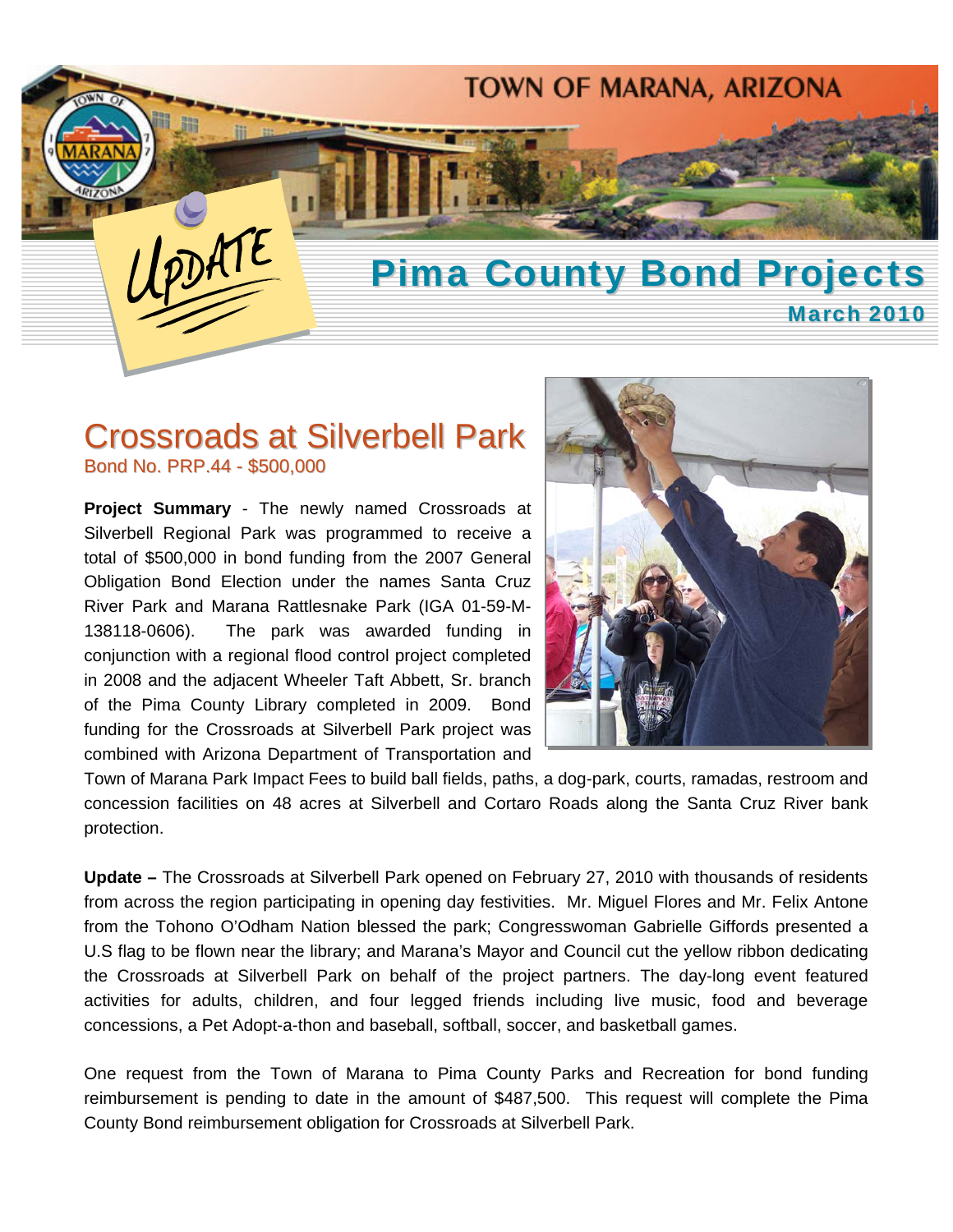# Cultural and Heritage Park

Bond No. PR4.39 - \$1,000,000

**Project Summary** - The Cultural and Heritage Park is programmed to receive a total of \$1,000,000 in bond funding from the 2004 Special Bond election. Once completed, the Heritage Park will host a wide variety of attractions and amenities including the re-creation of the historic Producers Cotton Oil Office and warehouse buildings, preserved grain silos, a newly restored historic farm house, the Marana Heritage House, and use of former farmland for cultivation of a "Kino orchard". Bond funding is supporting the planning, design, and construction of public facilities situated on more than 120 acres of open space. Marana's Cultural and Heritage Park benefits the entire region through the preservation



and celebration of the heritage, history, and cultural resources. In addition, the park will provide passive recreation and a tourist destination along the Santa Cruz River. The Heritage Park sits adjacent to the Santa Cruz River off Tangerine Road offering visitors a farmer's market, special events area and access to community gardens and a working demonstration farm providing fresh produce for the Community Food Bank.

**Update** - To date, the Town of Marana has renovated the historic farm house and horse barn, provided irrigation for existing trees and

vegetation, completed utility expansion, grading and drainage, building pad development, parking improvements, landscaping, and installation of an entry monument. Construction documents for the Producer's Cotton Oil Building and Warehouse which will house the Marana Historical Museum and exhibit space has been through final review.

Per a fully executed IGA (01-05-M-136273-0605)between the Town of Marana and Pima County (BOS Resolution #2005-150) authorized on June 21, 2005, provides that the Town of Marana is responsible to manage the design and construction of the project. To date, requests totaling \$956,000 for bond funding reimbursement have been provided by the Town of Marana to Pima County Parks and Recreation. The project requests include utility extension (sewer, potable and non-potable water, electricity, phone) into the park, building pad development, parking, paved paths, landscaping/irrigation, and soil stabilization. The Town is currently working with the Tucson Pima Arts Council to select an artist and commission work. The Pima County Bond portion of the project was closed with the installation of art work in the fall of 2009.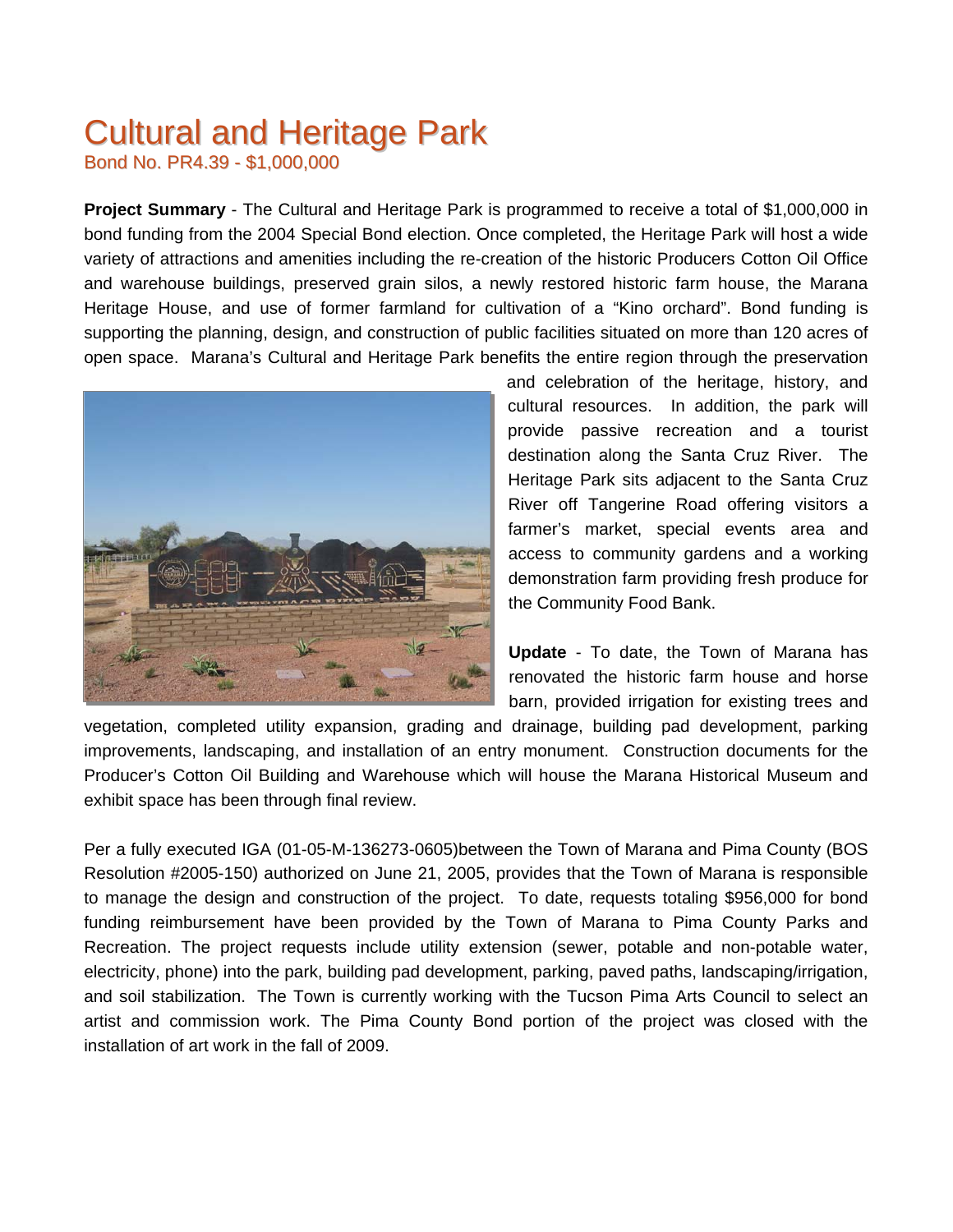# Tortolita Trail System

Bond No. PR4.40 - \$1,200,000

**Project Summary –** Funded through the 2004 Special Bond Election in the amount of \$1,200,000, the Tortolita Trail features a trailhead and over 30 miles of trails in the scenic Tortolita Mountains (IGA 01-05-M-126274-0605). The Tortolita Trail System is providing a regional benefit by offering recreational opportunities for hikers, equestrians, and mountain bicyclists through the 3,245 acre Tortolita Mountain Park and the 2,400 acre Tortolita Preserve.



**Update –** More than \$358,000 in requests for bond funding reimbursement have been made to Pima County Parks and Recreation. Approximately \$850,000 in additional requests are expected to be submitted for reimbursement during the remainder of FY-2009-2010.

Construction documents for the Tortolita Mountain trailhead at the Ritz Carlton Resort completed final review. Pre-cast concrete restroom facility for this project has been awarded. The balance of the available bond funding will be requested during the current fiscal year as trail head construction is completed along with other improvements programmed as part of the Ritz-Carlton development.

Hikers and trail riders are already enjoying the 15 plus miles of trails that have been constructed and opened to the public. These completed trails include Wild Burro Canyon (3m), Alamo Spring Trail (2m), Upper Javelina Trail (2.6m), Wild Mustang Trail (4m), and the Cochise Spring Trail (3.6m).

Under the fully executed IGA approved by the Pima County Board of Supervisors (Resolution 2005- 149) on June 21, 2005, the Town of Marana is responsible for project management including oversight of the design and construction of the Tortolita Trail System.

**Town of Marana**  11555 West Civic Center Drive Marana, Arizona 85653



520.382.1900 www.marana.com

## **Marana Town Council**

Ed Honea, Mayor Herb Kai, Vice Mayor Russell Clanagan, Council Member Patti Comerford, Council Member Carol McGorray, Council Member Jon Post, Council Member Roxanne Ziegler, Council Member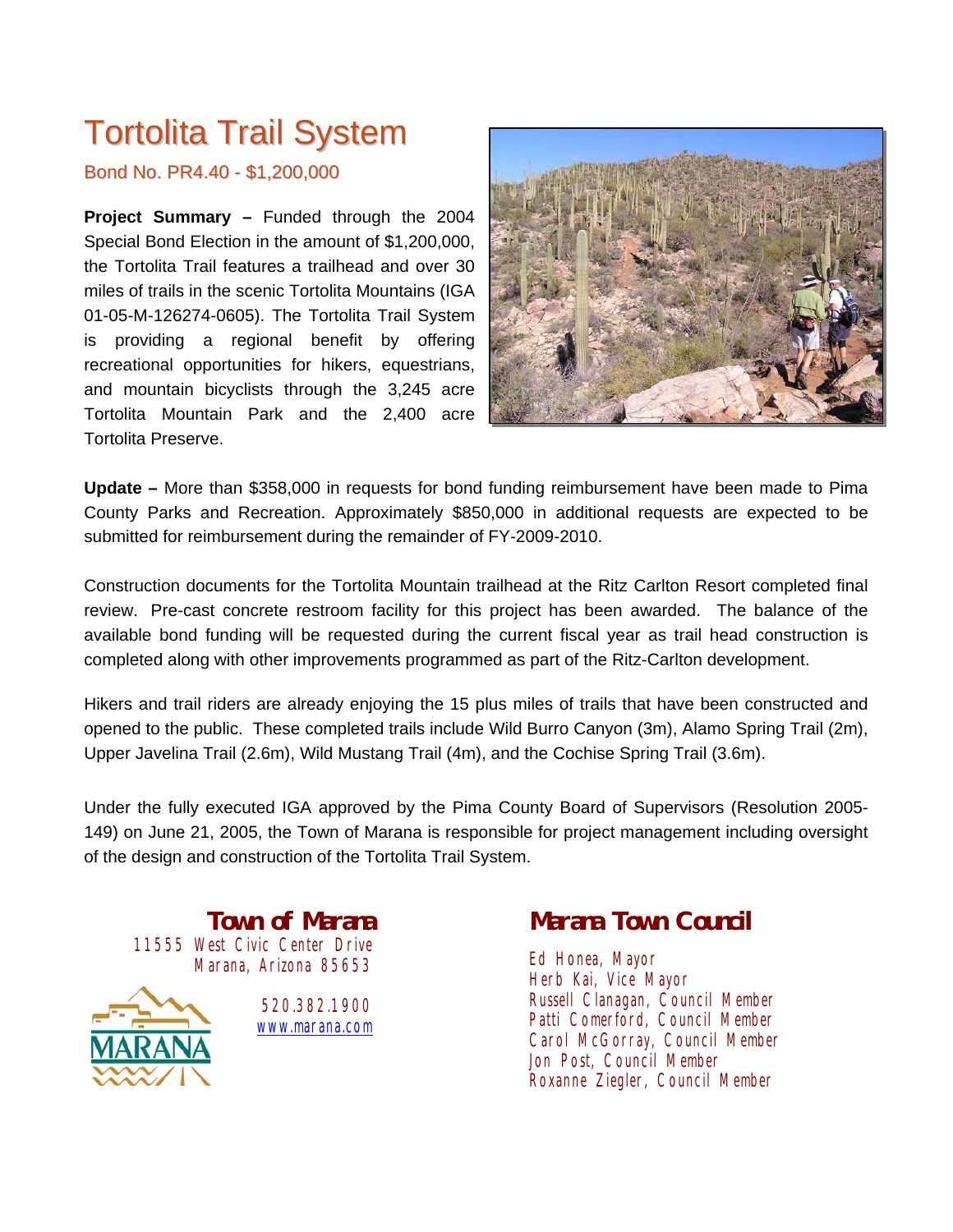**Town of Sahuarita** 

 $\label{eq:2.1} \mathcal{L}(\mathcal{L}^{\mathcal{L}}_{\mathcal{L}}(\mathcal{L}^{\mathcal{L}}_{\mathcal{L}})) = \mathcal{L}(\mathcal{L}^{\mathcal{L}}_{\mathcal{L}}(\mathcal{L}^{\mathcal{L}}_{\mathcal{L}}))$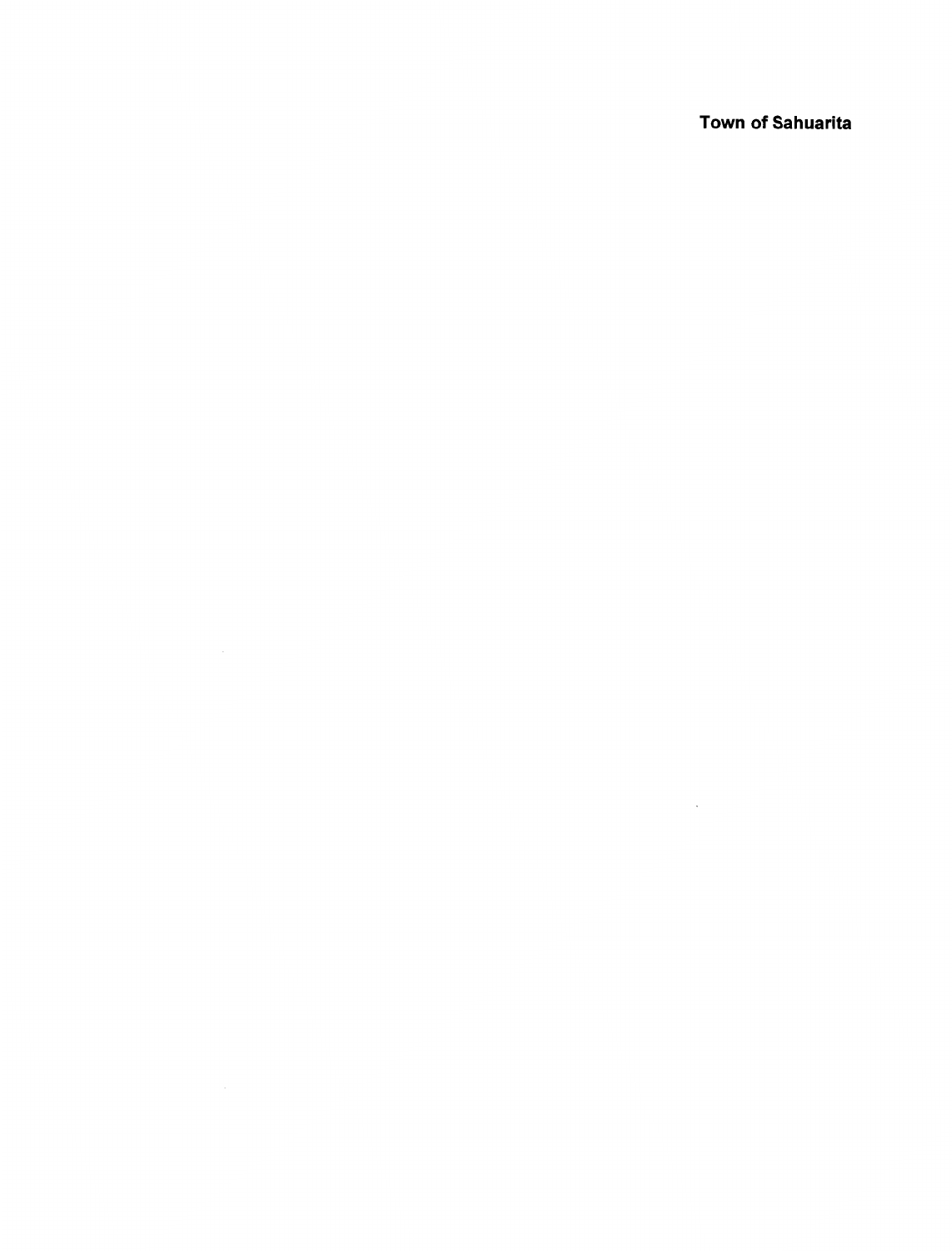

February 22, 2010

C. H. Huckelberry County Administrator's Office 130 W. Congress Street Tucson, Arizona 85701-1317

### RE: Report to Pima County Bond Advisory Committee Meeting March 2010

Mr. Huckelberry:

The following is the requested report that indicates the status of the 1997 and 2004 Pima County bond programs administered by the Town of Sahuarita.

### Project # DOT-48 – Duval Mine Road, La Canada Drive to Abrego Drive @ \$0

- 1. CIP Status: The road improvements to Duval Mine Road interchange have been completed as part of the I-19 interchange and La Canada Drive intersection improvements. The remaining bike land and shoulder widening along with additional draining improvements are not currently included in the Town's Capital Improvement Plan (CIP).
- 2. Scope and Benefits of the Project: The previous I-19 interchange and La Canada Drive intersection projects improved Duval Mine Road between La Canada Drive and Abrego Drive. More specifically, the previous projects widened the existing roadway and the overpass structure at I-19, modified ramp geometry and improved the intersection connections at La Canada Drive and Alpha Avenue Extension. The previous projects included provisions for improved drainage, landscaping, pedestrian and bicycle movements and related elements. The projects have reduced congestion and enhanced safety along Duval Mine Road between La Canada Drive and Abrego Drive.
- 3. Jurisdiction's Actions to Implement the Project: Several years ago the Town worked with ADOT to complete the improvements around the I-19/Duval Mine Road interchange. In FY2006 the Town expended approximately \$50,000 towards a design concept report. By the end of FY2007, the Town had improved the La Canada Drive and Duval Mine Road intersection through its CIP. Construction on the remaining minor roadway and drainage improvements is not currently scheduled.
- 4. Status of Intergovernmental Agreements: N/A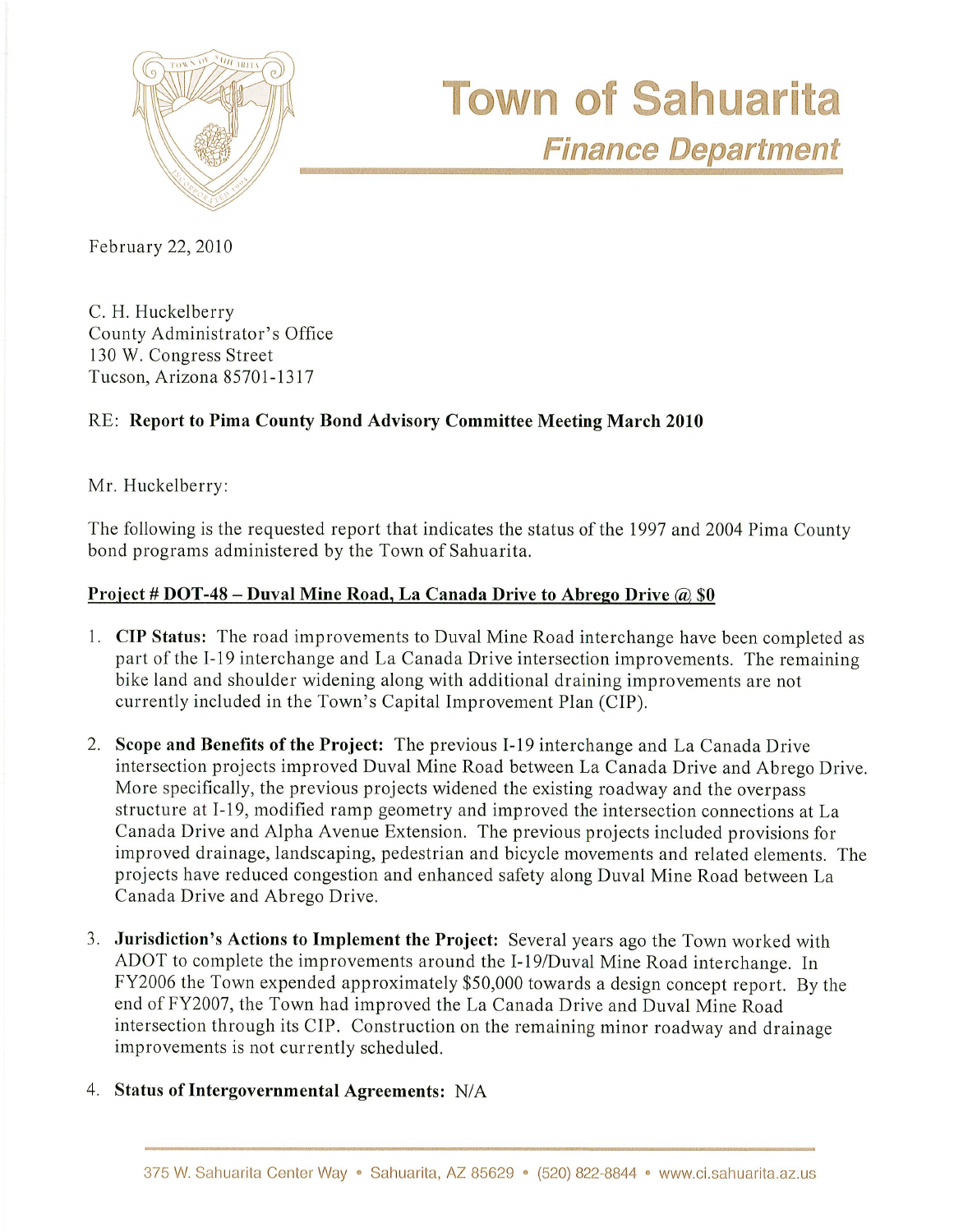5. **Unresolved Issues:** There are minor improvement elements of the project that have yet to be completed. However, the original \$2 million bond allocation to the Town was reallocated to other bond projects by Pima County.

### <sup>U</sup>**Project # OS1.19 – Santa Cruz River Open Space @ \$1,500,000**

- 1. **CIP Status:** The County will be acquiring all open space properties and then subsequently deed the property to the Town. The Town will not incur capital expenditures for this project and, therefore, it was not included within the most current CIP.
- 2. **Scope and Benefits of the Project:** This project focuses on land acquisition and open space preservation within the Santa Cruz River floodplain and other major washes leading to the river within the Town. Preservation of this area would serve as a focal point for the open space system within the Town. An important factor in this project scope is the recognition that washes, tributaries, and other riparian areas along the Santa Cruz River floodplain serve as important interconnections between open space corridors within the Town's sphere of influence as identified in the Town's General Plan.
- 3. **Jurisdiction's Actions to Implement the Project:** The Town's Parks, Recreation, Trails and Open Space Master Plan was adopted by Town Council in April 2008. The Town is reviewing the key components of the plan to develop an action plan which will recommend specific parcels to Pima County for consideration of acquisition recommending parcels. Budget restructuring and restrictions have deferred proposed recommendations until summer/fall of 2010.
- 4. **Status of Intergovernmental Agreements:** There is an existing, fully executed intergovernmental agreement between the Town and Pima County.
- 5. **Unresolved Issues:** There are no unresolved issues.

#### <sup>U</sup>**Project # CR4.41 – Anamax Park Multi-Use Ball Field @ \$500,000**

- 1. **CIP Status:** This project, which has been completed, was one component of the Anamax Park Phase I Expansion project, which was included in the Town's CIP. Pima County bond funds covered \$500,000 (minus 2.5% in County Administration fees) of the total project cost which was \$2,189,000.
- 2. **Scope and Benefits of the Project:** Design and construct two multi-use ballfields, parking, and restroom facilities on land adjacent to the existing Anamax Park; the project developed approximately 10 acres of the 22 acre site. The population of southern Pima County and the Town are underserved with regard to having adequate ballfield space available for soccer and football team oriented sporting events. The addition of two more lighted fields provides relief for this shortage of recreational facilities.
- 3. **Jurisdiction's Actions to Implement the Project:** Construction on this project commenced in June 2007 and is now complete. The Town has completed its obligation to submit monthly progress reports to Pima County Parks Department and has been reimbursed \$487,500 which is full amount allotted for reimbursement (\$500,000 minus \$12,500 for the 2.5% County Administration fee from the bond allotment).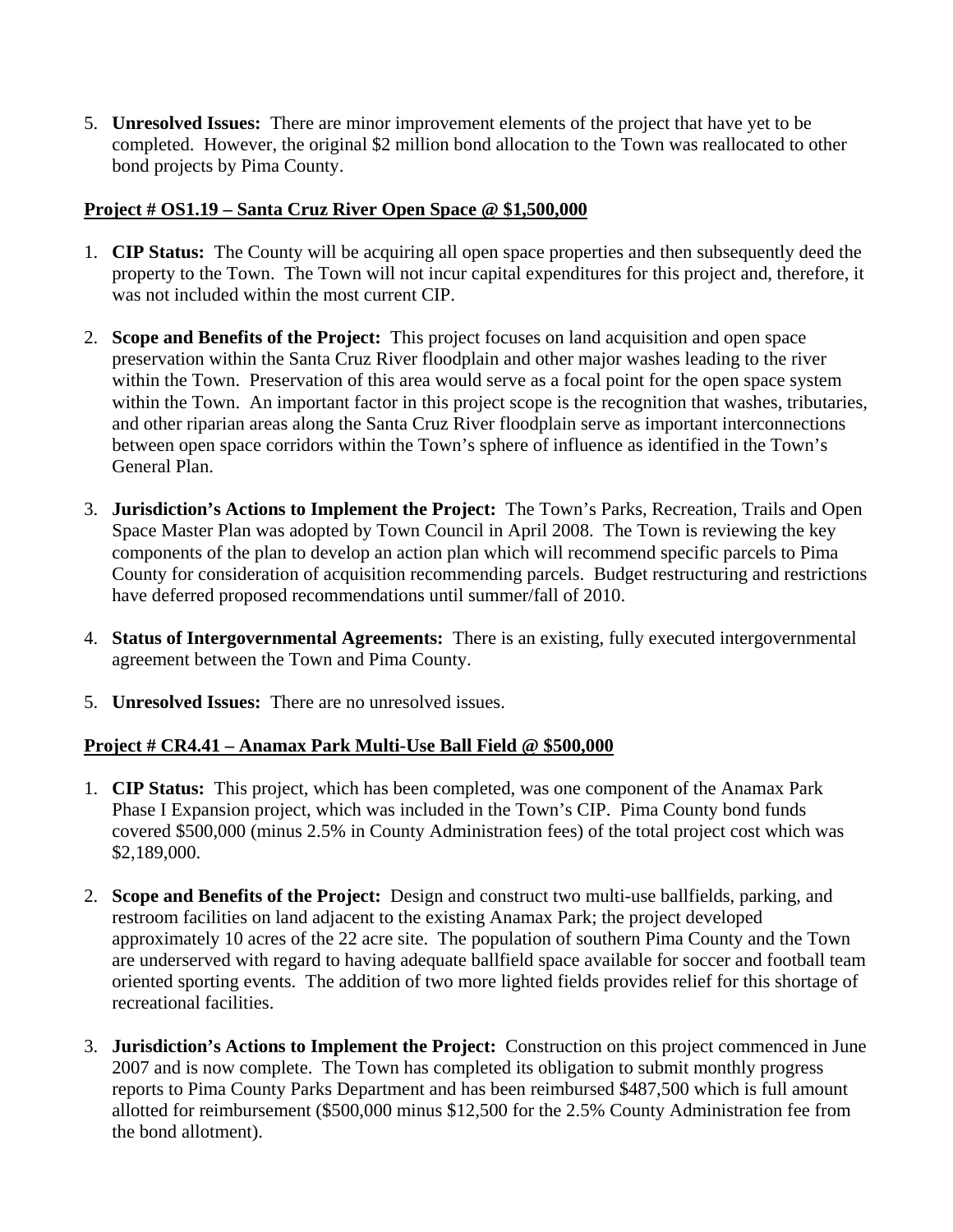- 4. **Status of Intergovernmental Agreements:** There is an existing, fully executed intergovernmental agreement between the Town and Pima County.
- 5. **Unresolved Issues:** There are no unresolved issues.

#### <sup>U</sup>**Project # CR4.42 – Bicycle Lane on Sahuarita Road @ \$1,500,000**

- 1. **CIP Status:** The scope of this project is included within the Town's CIP under the Sahuarita Road project (#03-019A) for the following fiscal years: 2009-10 at \$500,000; 2010-11 at \$500,000; and 2011-12 at \$500,000.
- 2. **Scope and Benefits of the Project:** Right-of-way acquisition for and construction of bicycle lanes on both the eastbound and westbound sides of Sahuarita Road, which is a popular cycling route in southern Arizona. Because Sahuarita Road is one of the main east/west thoroughfares in the Town and is adjacent to the Sahuarita school campuses and the Town Hall Complex, it experiences very heavy traffic demand on a daily basis. Sahuarita Road is also part of a popular bicycling loop that runs through southern Pima County around the perimeter of Tucson and is utilized by cyclists from around the County. Development of bicycle lanes will greatly improve the safety and circulation element of this roadway.
- 3. **Jurisdiction's Actions to Implement the Project:** The Town intends to design and construct the Sahuarita Road Bicycle Lane Project in conjunction with the Regional Transportation Authority (RTA) defined Sahuarita Road Improvement Project. Due to the scale of the RTA defined project, the Town separated the Sahuarita Road Project into two phases. Sahuarita Road Phase I includes improvements from Interstate 19 to La Villita Road, while Sahuarita Road Phase II includes improvements from La Villita Road to approximately Country Club Road (the current Town limits). Construction on the Phase I portion of Sahuarita Road improvements, including bicycle lanes, started in September of 2009 and includes an anticipated completion date of December 2010. The Phase II portion of the project is currently at the 30% design level with final design anticipated early 2011. Upon completion of the Phase II design, construction is anticipated to start summer of 2011 with an approximate duration of 24-30 months.
- 4. **Status of Intergovernmental Agreements:** The Town of Sahuarita and Pima County Natural Resources, Parks & Recreation are in the process of developing an intergovernmental agreement to establish bond funding for this project.
- 5. **Unresolved Issues:** Finalize an intergovernmental agreement.

Respectfully submitted,

Manth

A.C. Marriotti, CPA Finance Director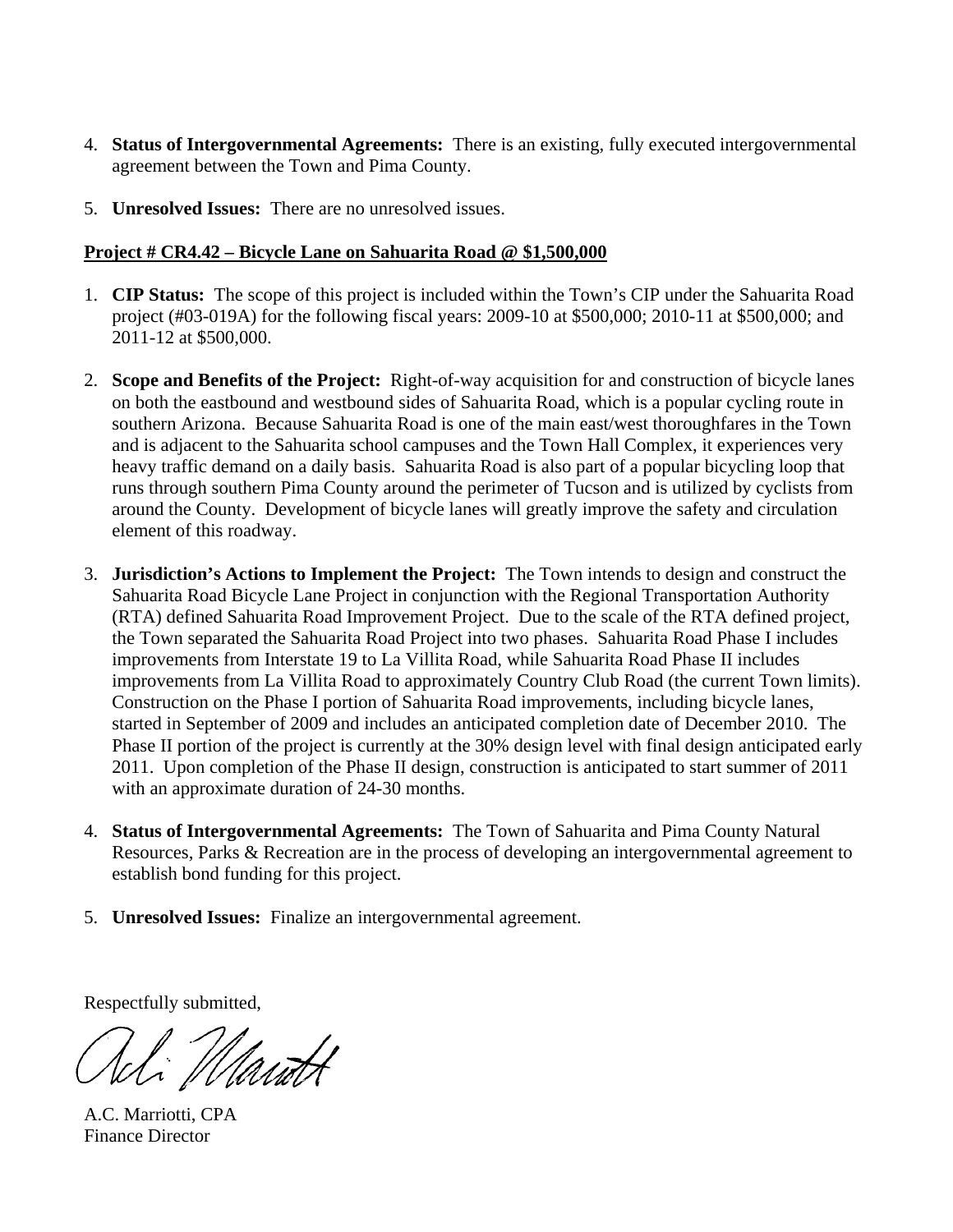Town of Oro Valley

 $\mathcal{L}^{\text{max}}_{\text{max}}$  and  $\mathcal{L}^{\text{max}}_{\text{max}}$ 

 $\label{eq:2.1} \mathcal{L}(\mathcal{L}^{\text{max}}_{\mathcal{L}}(\mathcal{L}^{\text{max}}_{\mathcal{L}})) \leq \mathcal{L}(\mathcal{L}^{\text{max}}_{\mathcal{L}}(\mathcal{L}^{\text{max}}_{\mathcal{L}}))$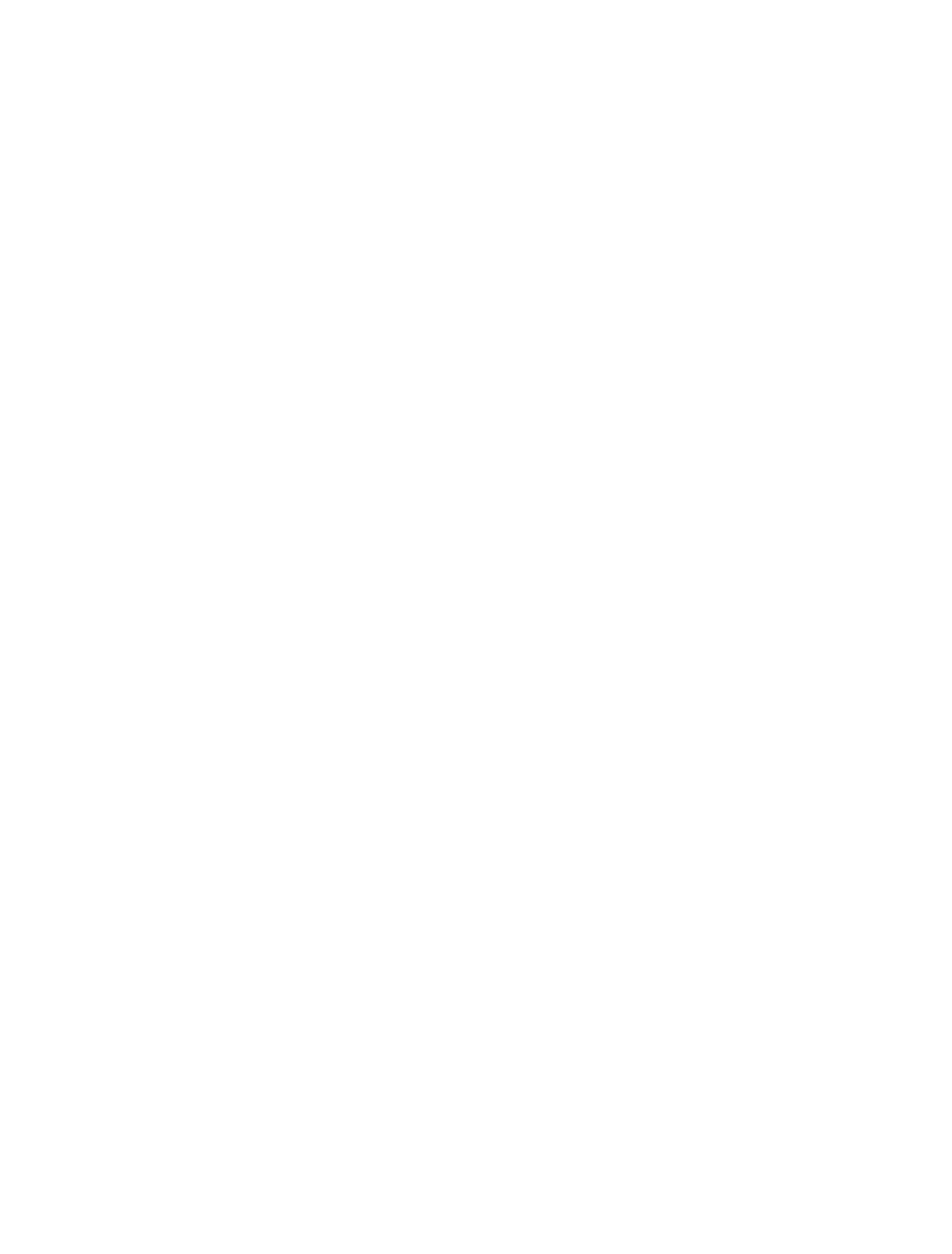C.H. Huckelberry, County Administrator Re: Status of 1997 / 2004 Bond Projects February 11, 2010 Page 2 of 4

Pima County, Town of Oro Valley and property Owner Steve Solomon entered into a contract in February 2006 whereby Mr. Solomon would donate the 13 acre core area to the County for the Archaeological Preserve. In return, County bond funds will be used to conduct necessary archaeological surveying and data recovery for the remainder of the property.

Desert Archaeology, Inc. has completed the on-site archaeological data recovery efforts on portions of Honey Bee Village outside of the Preserve that are detailed in a mitigation plan approved by Pima County and the Arizona State Historic Preservation Office. The on-site data recovery was more extensive than originally anticipated; the cost is expected to be an additional \$680,000 over the available funding.

A multi-jurisdictional and multi-disciplinary team was assembled to work with a consultant, Community by Design, to formulate a Preserve Plan to include plans and specifications for a parameter wall, appropriate trails, signage, seating and amenities for the 13 acre core area. Community by Design completed the Honey Bee Village Archaeological Preserve Implementation Plan on December 29, 2006. The plan was approved by the Oro Valley Town Council on February 21, 2007.

Mr. Solomon transferred title to the 13 acre core area to Pima County in March of 2007. The Town of Oro Valley has completed a decorative and security wall around the entire Preserve, at a cost of \$478,000. Funding for the wall construction is from a \$206,500 grant from the Tohono O'Odham Nation and \$271,500 from Town of Oro Valley general funds. Funding for further implementation of the Preserve Plan has not been identified.

#### STEAM PUMP RANCH ACQUISITION (BOND #4.6)

Funding Status: \$2,000,000 in Pima County Bond Funds was initially allocated to this An additional approximately \$3,000,000 was transferred from the Narania Park project. acquisition project for a total of \$4,997,807. Pima County administrative costs were \$34,694. The remaining funds, \$463,113 remaining in Pima County bond funds, in the county coffers, is being used for emergency stabilization of the structures and master planning the preservation and development of the site.

Intergovernmental Agreement Status: An IGA has been fully executed by Pima County and Oro Valley. Pima County and Oro Valley have also fully executed a conservation easement to protect the property.

Project Status: The Town has completed the acquisition of the entire 15.2 acre parcel containing the historic original 1870's ranch house, steam pump building, contemporary ranch house, various sheds, accessory buildings and the remnant ground of the ranch. The purchase price of \$4.5 million for the entire site has been accepted by the owners. The title was transferred to the Town on April 23, 2007 for the northern 9+ acres, and on August 13, 2007 for the southern 6+ acres.

The remainder of the funds is being used for stabilization of the historic buildings, securing the site, preparation of restoration plans and preparation of a site Master Plan. A significant amount of work has been accomplished on site to provide for emergency stabilization, at a cost of approximately \$45,000 (bond funds). The Town Council approved the Steam Pump Ranch Master Plan on May 20, 2008. The Master Plan process required Poster Frost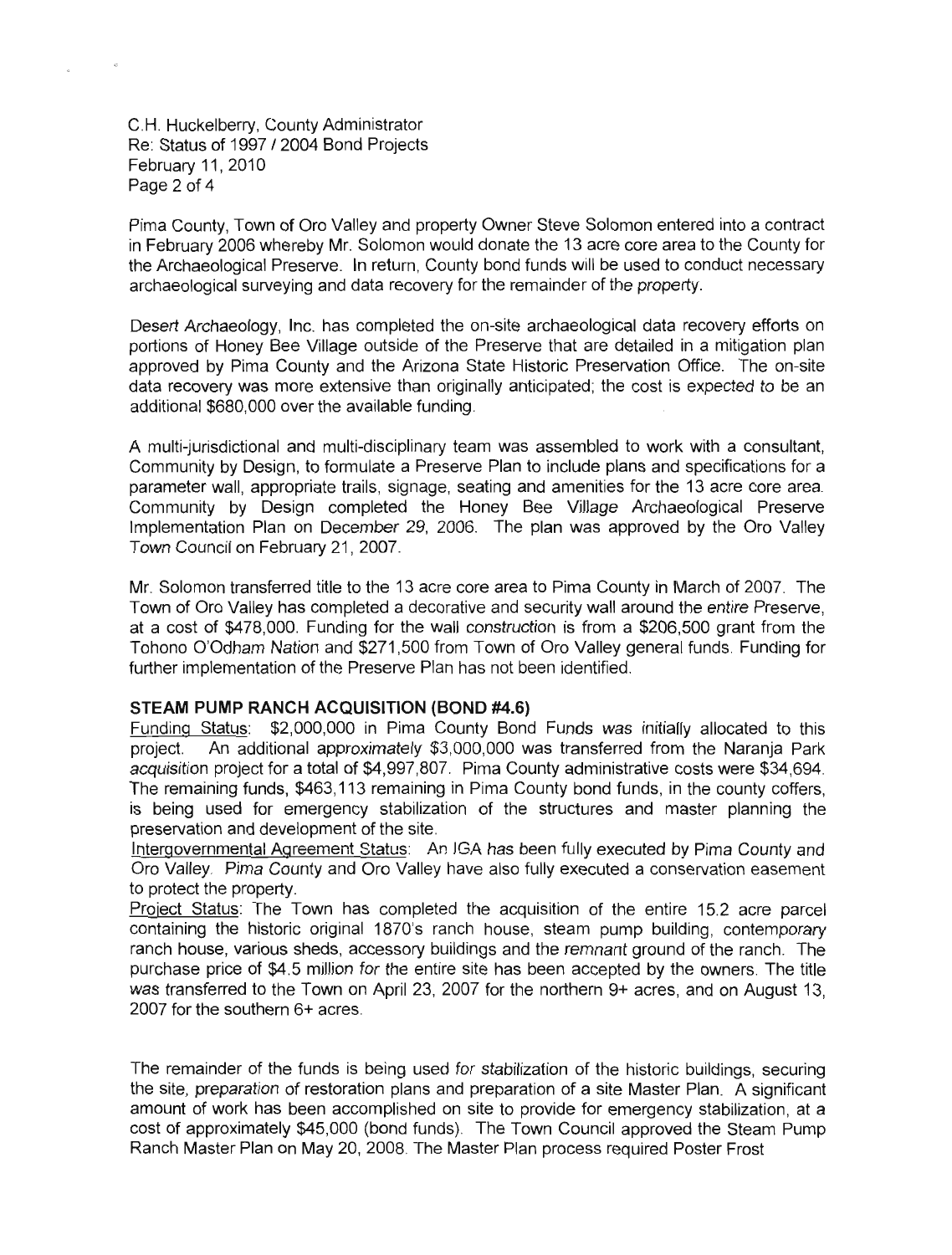C.H. Huckelberry, County Administrator Re: Status of 1997 / 2004 Bond Projects February 11, 2010 Page 3 of 4

Associates, Inc. to complete work on emergency stabilization, historic and archeological assessments, environmental assessment, and economic sustainability analysis and prepare a master plan with a public input process. The total cost is \$277,658, with approximately \$135,000 from bond funds, and the remainder from the Town general fund. The National Register Nomination was sent to the Keeper of National Register on July 21, 2009, and on September 2, 2009 the property was entered into the National Register of Historic Places. The remaining approximately \$275,000 in Pima County Bond Funds and \$470,000 in Town of Oro Valley general funds will be utilized, with Pima County staff oversight, to provide additional stabilization and preservation efforts over the next few years.

#### **NARANJA TOWN SITE PARK (BOND # 4.43)**

**FUNDS TRANSFERRED** 

Implementation Period: 1

Funding Status: \$3,000,000 in Pima County Bond Funds was initially allocated to this project.

Intergovernmental Agreement Status: No IGA will be necessary.

Project Status: This project was canceled due to the high cost of land acquisition. Funds for this project were transferred to the Steam Pump Ranch project by action of the Pima County Board of Supervisors.

#### **KELLY RANCH ACQUISITION (BOND #1.18)**

Implementation Period: 2

Funding Status: \$2,500,000 in Pima County Bond Funds was initially allocated to this project.

Intergovernmental Agreement Status: No IGA will be necessary.

Project Status: This project was canceled due to lack of interest in selling the property by the owner. On September 16, 2009, the Oro Valley Town Council passed Resolution No. (R) 09-61. formally requesting that Pima County Board of Supervisors transfer the amount of the required 2004 Pima County bond funds allocated for the Kelly Ranch Project to the acquisition of land along the Oracle Road corridor to be used for wildlife crossing linkages from the Catalina Mountains into the state land property known as Arroyo Grande. This land along Oracle Road includes two parcels of approximately 13 acres and is known as the Treehouse Realty, LLC parcels. At the time of this writing, Pima County's offer of \$920,000 has been accepted and a signed purchase agreement is expected to be completed within the week. This purchase will require approval for an amendment to the 2004 bond ordinance. This issue will be heard by the Bond Advisory Committee on March 19, followed by consideration by the Board of Supervisors on April 6. Closing on the property is tentatively scheduled for mid-April.